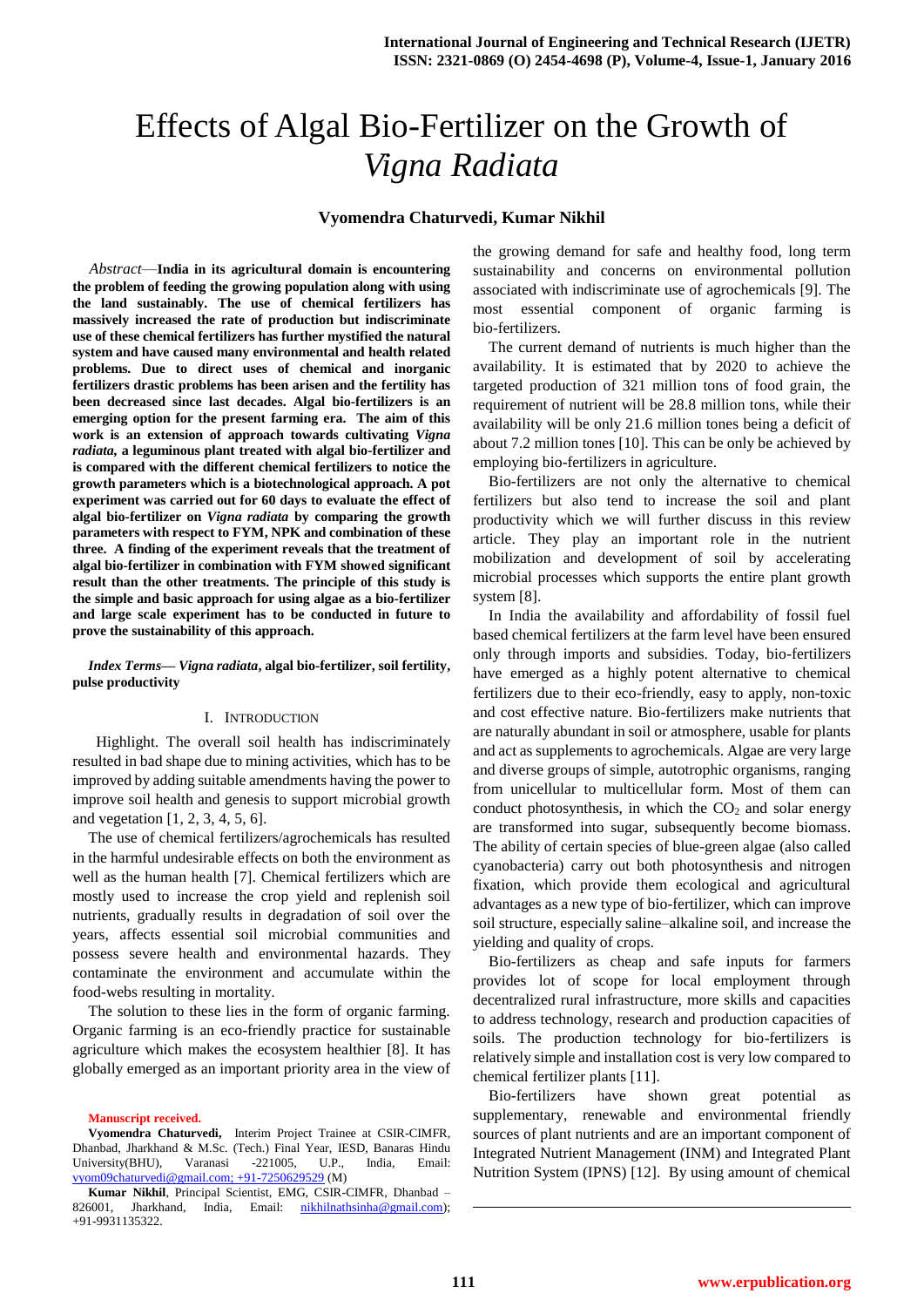### **EFFECTS OF ALGAL BIO-FERTILIZER ON THE GROWTH OF** *VIGNA RADIATA*

N fertilizer can be decreased. Reducing the chemical N fertilizer up to 50 or 75% of the recommended dose and using BGA either as dry seed inoculation or soil drench gave better results than reducing this amount without any cyanobacteria application (or using the recommended N dose only) [13]. Algae are very large and diverse groups of simple, autotrophic organisms, ranging from unicellular to multicellular form. Most of them can conduct photosynthesis, in which the CO2 and solar energy are transformed into sugar, subsequently become biomass [14, 15, 16, 17, 18, 19, 20, 21, 22]. The ability of certain species of blue-green algae (also called cyanobacteria) carry out both photosynthesis and nitrogen fixation, which provide them ecological and agricultural advantages as a new type of bio-fertilizer, which can improve soil structure, especially saline–alkaline soil, and increase the yielding and quality of crops. They are helpful in water purification to some extent [22, 23, 24, 25, 26, 27].

Mungbean (*Vigna radiata* L. Wilczek), an important short duration grain legume crop, is cultivated for its dry seeds, which are a rich source of easily digestible protein, carbohydrates, vitamin C, folic acid, thiamin, iron, zinc, potassium, magnesium, copper, manganese, phosphorus and phytic acid (PA, myo-inositol hexakisphosphate), an anti-nutritional factor that is the main storage form of organic phosphorus (P) [28].

### II. MATERIAL AND METHODS

The present experiment was carried out in Rabi Season 2015-16 under edifice and climatic condition of Dhanbad, Jharkhand. The experiment was carried out in the pot culture at EMG, CSIR- CIMFR Dhanbad, Jharkhand India between the Latitude 23.7900 °N and longitude 86.4300 °E at about 761 feet above mean sea level, having a semi-arid sub-tropical conditions of extreme conditions with hot dry summer with cold winter with an average annual precipitations of 1300 mm as monsoon rain. Minimum and maximum temperature prevailing during the experiment was from 10 to 25 °C. Seeds of *Vigna radiata* variety K851 was procured from market. Every care was taken to collect healthy and uniformed sized seed, which were disinfected with 0.01% mercuric chloride for 1 minute and then washed under tap water for 5 minutes. The experiment was having six treatment with algae (T1), FYM (T2), NPK (T3), Algae + FYM (T4), Algae + NPK  $(T5)$ , NPK + FYM  $(T6)$  and Control  $(C)$  respectively with ten replicates each. This soil analysis were done with the prescribed ICAR- New Delhi soil testing standards.

The pH of the soil was 6.2 with water holding capacity 33 %, 0.50 to 0.75 kg per hectare organic carbon, 39 kg per hectare available phosphorous, 180 kg per hectare available nitrogen and 296 kg per hectare available potassium respectively.

The morphological parameters such as shoot length, root length, stem thickness, number of leaves and number of nodules per plant were studied. The experimental data was collected after every 15 days from the date of sowing i.e. 15, 30, 45, and 60 days (**Table. I**).

### III. RESULT AND DISCUSSION

Growth behavior such as germination, plant height, root length, stem thickness, number of leaves per plant and number of nodules per plant were studied.

## *A. Germination*

The period taken for germination was 8 to 10 days and maximum was achieved by T4, T5, T6 followed by T2. Further T1 was having 90 % with T3 and control 85 % respectively. This shows that organic fertilizer like FYM and Algae and when it is applied with combination of organic and inorganic fertilizer having the same germination percentile in *Vigna radiata* [29].

## *B. Plant height*

There was consistent increase in the plant height with the advancement in age of the plant (**Fig.1**). The maximum growth of shoot was present in (T4) followed by (T5). Only algae treated (T2) and (T3) showed similar moderate growth, whereas only NPK treated (T3) plants showed minimum growth [30, 31,32].

#### *C. Shoot length*

 The maximum root length was observed in (T4) followed by (T5) and T6 respectively (**Fig.2**). Algae when applied alone (T1) showed considerable increase in height in comparison to the NPK treated pots (T3), whose root length was somewhat near to that of control [30,31,33].

#### *D. Stem thickness*

 The algae treated plants (T4) showed highest stem thickness followed by (T5). The (T6) and (T1) treatment showed similar stem thickness (**Fig.3**). The minimum stem thickness was observed in NPK treated pots (T3) which is same as in case of control plants [34].

#### *E. Number of leaves per plant*

 The highest number of leaves per plant were present in (T4) plants i.e. 13 (**Fig.4**) followed by (T5) plants. (T1), (T2), (T6) showed significant increase in leaves whereas lowest no of leaves were present in (T3) similar to control [32, 35].

## *F. Number of nodules per plant*

The (T4) and (T5) pots showed maximum numbers (**Fig.5**) of nodules per plant followed by (T6) whereas lowest were seen in (T2) and (T3), which were slightly greater than the control [31,33,36].

## **Table I: Effect of different inorganic and organic fertilizers in different combination treatments on** *Vigna radiata* **growth parameters after 15, 30, 45 and 60 days.**

| Treatmen<br>t  | No.<br>of<br>days | Avg.<br>shoot<br>height<br>/ plant | Avg.<br>root<br>lengt<br>h/pla<br>nt | Avg.<br>stem<br>thicknes<br>s/plant | Avg.<br>no. of<br>leaves<br>$/$ plant | Avg.<br>no. of<br>nodul<br>es/pla<br>nt |
|----------------|-------------------|------------------------------------|--------------------------------------|-------------------------------------|---------------------------------------|-----------------------------------------|
| Control<br>(C) | 15                | 7.26                               | 3.4                                  | 0.123                               | 2.01                                  |                                         |
|                | 30                | 11.39                              | 6.45                                 | 0.256                               | 4.11                                  | 6.1                                     |
|                | 45                | 31.1                               | 9.93                                 | 0.401                               | 6.87                                  | 12.3                                    |
|                | 60                | 40.2                               | 13.67                                | 0.501                               | 9                                     | 20.5                                    |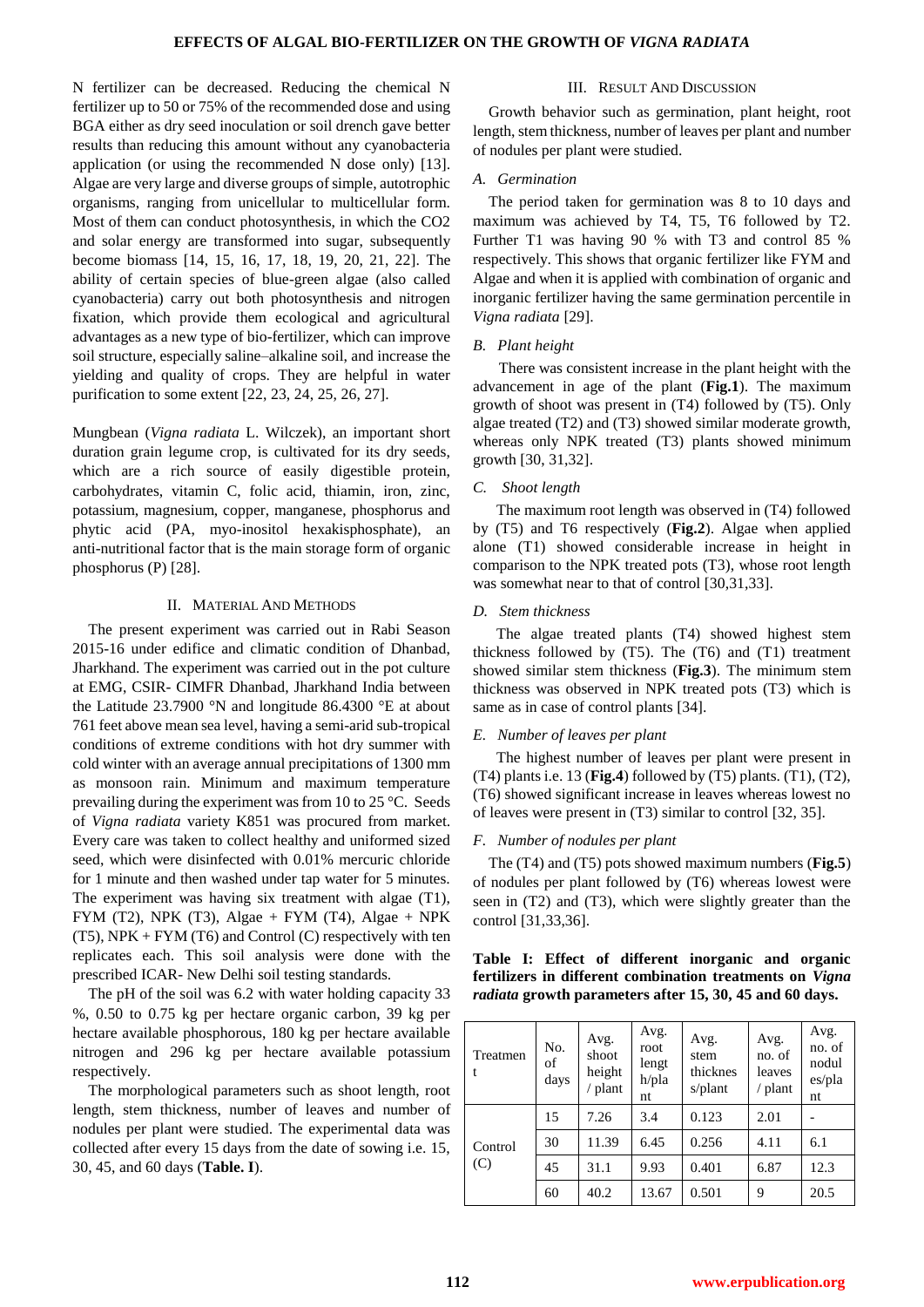## **International Journal of Engineering and Technical Research (IJETR) ISSN: 2321-0869 (O) 2454-4698 (P), Volume-4, Issue-1, January 2016**

| Algae<br>(T1)                   | 15 | 6.46       | 3.68  | 0.126 | 2.72  | $\overline{\phantom{0}}$ |
|---------------------------------|----|------------|-------|-------|-------|--------------------------|
|                                 | 30 | 15.60<br>5 | 7.4   | 0.314 | 5     | 7.5                      |
|                                 | 45 | 35.80<br>5 | 11.72 | 0.499 | 8.06  | 15.3                     |
|                                 | 60 | 42.82      | 16.22 | 0.528 | 10.89 | 23.2                     |
| <b>FYM</b><br>(T2)              | 15 | 5.9        | 3.38  | 0.131 | 2.35  | $\overline{\phantom{0}}$ |
|                                 | 30 | 13.39<br>5 | 6.84  | 0.292 | 4.88  | 6.8                      |
|                                 | 45 | 33.17<br>5 | 10.3  | 0.437 | 7.57  | 14.5                     |
|                                 | 60 | 41.89      | 15.7  | 0.517 | 10.22 | 22.5                     |
| <b>NPK</b><br>(T3)              | 15 | 6.26       | 3.3   | 0.116 | 2.16  | $\overline{\phantom{0}}$ |
|                                 | 30 | 13.03<br>1 | 6.59  | 0.289 | 4.19  | 6.5                      |
|                                 | 45 | 32.01      | 10.04 | 0.428 | 7.01  | 13.4                     |
|                                 | 60 | 41.06      | 14.15 | 0.501 | 9.46  | 22.5                     |
| Algae $+$<br><b>FYM</b><br>(T4) | 15 | 6.56       | 5.08  | 0.124 | 3     | $\overline{\phantom{0}}$ |
|                                 | 30 | 16.70<br>5 | 8.01  | 0.378 | 6.32  | 10.95                    |
|                                 | 45 | 37.18<br>6 | 12.3  | 0.521 | 10.5  | 17.6                     |
|                                 | 60 | 47.51      | 18.2  | 0.601 | 13    | 27                       |
| Algae<br>$+NPK$<br>(T5)         | 15 | 6.1        | 4.2   | 0.131 | 2.94  | $\overline{\phantom{a}}$ |
|                                 | 30 | 16.01      | 7.59  | 0.316 | 5.87  | 9.5                      |
|                                 | 45 | 36.91      | 12.15 | 0.501 | 9.6   | 16.9                     |
|                                 | 60 | 45.44      | 17.5  | 0.587 | 12.2  | 26.7                     |
| $NPK+$<br><b>FYM</b><br>(T6)    | 15 | 6.28       | 4.54  | 0.142 | 2.86  |                          |
|                                 | 30 | 15.1       | 7.28  | 0.339 | 5.35  | 8.6                      |
|                                 | 45 | 36.01      | 10.84 | 0.487 | 8.56  | 16.2                     |
|                                 | 60 | 42.97      | 17    | 0.538 | 11.36 | 25.3                     |

This experiment showed that the pots in which organic bio-fertilizers were used showed maximum growth rate of plants even when they are used alongside synthetic fertilizers. Whereas alone synthetic fertilizer treated plants showed no significant increase in growth. Synthetic fertilizers whether applied or not showed somewhat similar result, so it's better to end the usage of synthetic fertilizers which only degrades the environment.

The organic bio-fertilizers played an important in part in overall growth of the plants. This results showed that when bio-fertilizers teamed up with another organic nature materials showed better results. Hence it implies the nutrients needed by the plants and soil to enhance their productivity and yield is compensated by usage bio and organic fertilizers.

Dry algae is an organic material which act as humus for the soil which helps in binding the soil, hold nutrient inside it and supply to plants by capillary action for a longer duration, increases the water holding capacity of soil and increase the inter molecular space between soil molecule due to which proper aeration is supplied to root system and hence makes it more beneficial to use as bio fertilizer in comparison to chemical fertilizers [37, 38, 39].



**Fig. 1: Average plant height (in cm) of Vigna radiate in different treatments after 15, 30, 45 and 60 days.**



**Fig. 2: Average root length (in cm) of** *Vigna radiata* **in different treatments after 15, 30, 45 and 60 days.**



**Fig. 3: Average stem thickness (in cm) of** *Vigna radiata* **in different treatments after 15, 30, 45 and 60 days.**



**Fig. 4: Average number of leaves/plant of** *Vigna radiata* **in different treatments after 15, 30, 45 and 60 days.**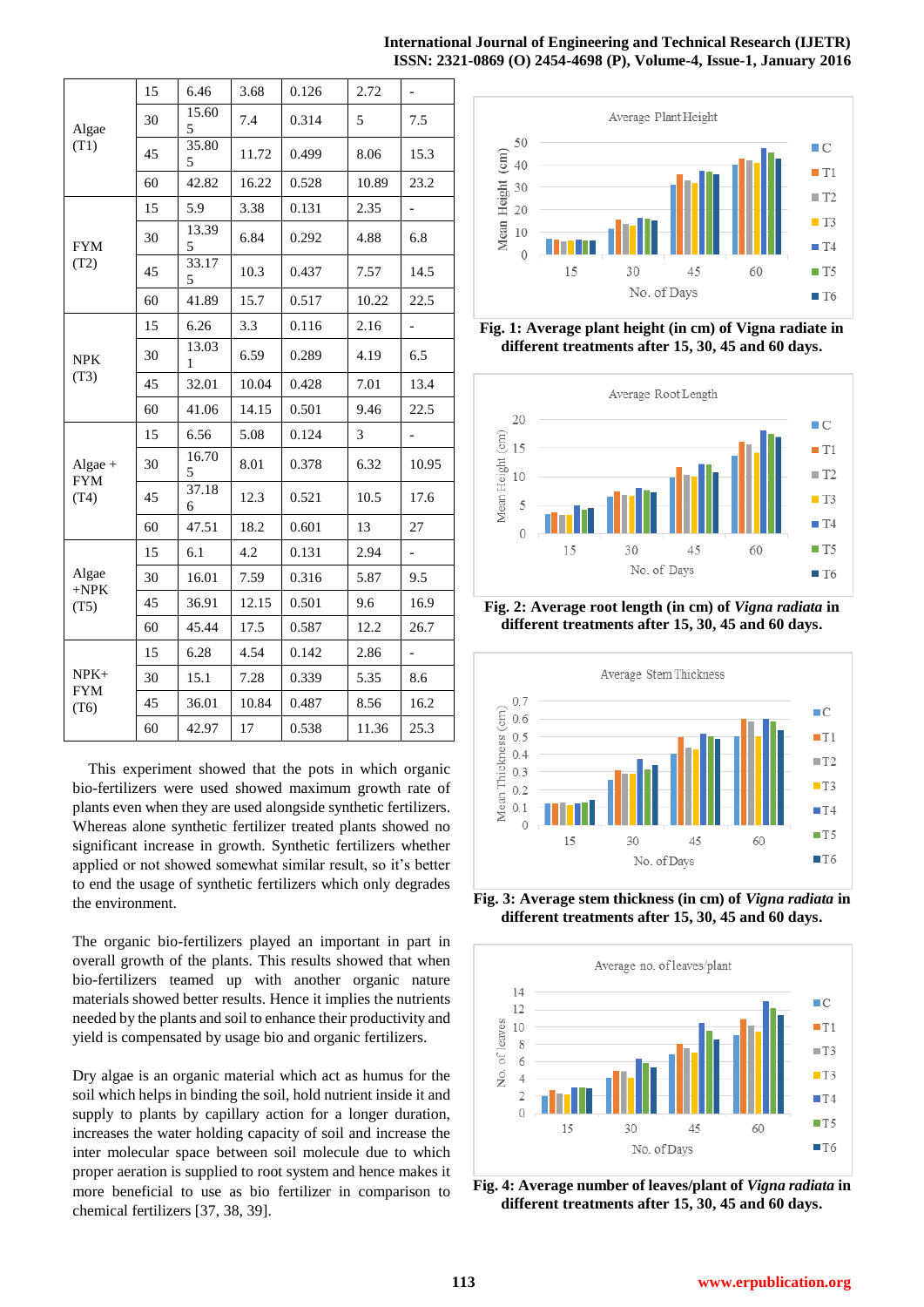#### **EFFECTS OF ALGAL BIO-FERTILIZER ON THE GROWTH OF** *VIGNA RADIATA*



**Fig. 5: Average number of nodules/plant of** *Vigna radiata* **in different treatments after 15, 30, 45 and 60 days**

## IV. CONCLUSION

Among the bio-fertilizers algae which is grown in fresh and waste water in our country is in practice of bio-fertilizer in paddy crops, were utilized for this experiment. The algal bio-fertilizer were used in *Vigna radiata* in different combination with organic and inorganic fertilizers to notice the effectiveness for the growth grown in pot experiment. The overall experiment was conducted to find the effectiveness of different bio-fertilizer over chemical fertilizer on the different growth parameters. Though, the experiment was done in limited time period with limited boundaries and resources, the experiment findings were significant. Further detailed study is also required at larger scale in all the three seasons for its accuracy and significance.

#### ACKNOWLEDGMENT

The author(s) are thankful to the Director, CSIR- CIMFR, Barwa Road, Dhanbad-826015, Jharkhand, India for providing all the necessary facility to complete the Interim project work and permission to publish this article.

#### **REFERENCES**

- [1] Kumar Nikhil, V. J. Loveson and T. N. Singh, "Effect of bulk density on the growth and biomass of the selected grasses over overburden dumps around coal mining area", Preceding of the 7<sup>th</sup> National *Symposium on Environment,* ISM Dhanbad, Bihar, Feb 5- 7, 1998.
- [2] P. K. Singh, Kumar Nikhil, V. J. Loveson and T.N. Singh, "Rapid Industrialization in Chota Nagpur Region and its impact on Environment – A case study in Dhanbad District",  $11<sup>th</sup> National$ *Convention of Mining Engineers on the occasion of World Environment Day*, CMRI Dhanbad, Bihar, June 5 – 6, 1998.
- [3] Kumar Nikhil, "A field experience with bio-reclamation of coal overburden dumps‖, *International symposium on Clean Coal Initiatives*, New Delhi, India, 1999.
- [4] Kumar Nikhil, V. J. Loveson and T. N. Singh, "Change in nutrient status coal overburden dump top material after vegetation – An experimental study", *International Conference on Environment & Agriculture*, Kathmandu, Nepal, Nov 1 – 3, 1998.
- Kumar Nikhil, M. Sundararajan, T.B. Singh and A K Singh, ―Environmental Scenario for small and Medium scale Mining industries in India – Changes and challenges ahead", *National Seminar on Policies , Status & Legislation on small and medium mines, POSTALE*, CMRI Dhanbad, Jharkhand, 2002.
- Kumar Nikhil, V. J. Loveson, A. K. Singh and R. Venugopal, "Bio rehabilitation of reject dumps around coal washery area – A Conceptional Approach, *International Conference on Challenges in Coal & Mineral Beneficiations*‖, ISM – Dhanbad, Jharkhand, Dec 7 – 8, 2001.
- [7] Kumar Nikhil and V. J. Loveson, "Impact of cropping pattern and pesticide control in water shed eco development and management",

*International Conference on Pest & Pesticide for Sustainable Agriculture*, Kanpur, Uttar Pradesh, India, 1998.

- [8] Kumar Nikhil, "Bio-fertilizer for the revegetation for coal over burden dumps top materials", *Asian Journal of Microbiology, Biotechnology & Environmental Science,* vol.3 (4), 2001, pp. 301-305.
- [9] S. Sheraz Mahdi, G. I. Hassan , S. A. Samoon, H. A. Rather , Showkat A. Dar and B. Zehra, "Bio-fertilizers in organic agriculture", *Journal of Phytology,* vol. 2(10), 2010, pp. 42-54.
- [10] D.J Mishra, Rajvir Singh, U.K. Mishra and Shahi Sudhir Kumar, "Role of bio-fertilizer in organic agriculture: A review‖, *Research Journal of Recent Sciences,* vol. 2 (ISC-2012), 2013, pp. 39-41.
- [11] Shah Alam, Rajendra Kumar Seth, "Comparative study on effect of chemical and biofertilizer on growth, development and yield production of paddy crop (Oryza sativa)", *International Journal of Science and Research*, vol 3, (9), Sept 2014, pp. 411-414.
- [12] Pallabi Mishra and Debiprasad Dash, "Rejuvenation of biofertilizer for sustainable agriculture and economic development", *Consilience: The Journal of Sustainable Development*, vol. 11(1), 2014, pp. 41-61.
- [13] Amal Z. Hegazi, Soha S. M. Mostafa and Hamdino M. I. Ahmed, ―Influence of different cyanobacterial application methods on growth and seed production of common bean under various levels of mineral nitrogen fertilization" *Nature and Science*, vol. 8(11), 2010, pp. 183-194.
- [14] Kumar Nikhil, "Algae based technology to mitigate energy crisis in Dhanbad coal mining area‖, *International Conference on Energy Resource and Technology for Sustainable Development,* BESU, Shivpur, Howarh, West Bengal, Feb 7-8, 2013 (a).
- [15] Kumar Nikhil and Sunil Kumar, "Development of algae based technology to mitigate energy crisis in coal mining area", *First brain storming workshop on waste to energy,* CSIR –NEERI Nagpur held at Mumbai, Maharashtra, Aug 24-25, 2012.
- [16] Kumar Nikhil, "Algal technology for providing green energy solution in Jharia coal field area in district Dhanbad Jharkhand", *National Seminal on present technology and safety scenario in mining and allied industries,* Department of mining engineering, IIT-BHU, Varanasi, Feb 25-27, 2013 (b).
- [17] Iqbal Ansari and Kumar Nikhil (2014) (a). Lignocellulosic bio decomposition : A green solution in coal mining area. International *Journal of Emerging Trends in Engineering Research*. [Online]. *2(3)*. pp. 104-206.
- [18] Iqbal Ansari and Kumar Nikhil. (2014, April) (b). Algal approach for sustainable development: A critical review. *International Journal of Emerging Trends in Engineering Research*. [Online]. *2(4)*. pp. 83-85.
- [19] Kumar Nikhil (2014, May). Development of algae based technology to mitigate energy crisis in coal mining areas. *International Journal of Environmental Technology and Management.* [Online]. *17 (2,3,4),* pp. 334-363.
- [20] Deepanjali Singh and Kumar Nikhil, "Algae for lipid as renewable energy source in coal mining area: A critical review", *International Journal of Engineering and Technical Research,* vol. 2(5), May 2014 (a), pp. 172-174.
- [21] Deepanjali Singh and Kumar Nikhil, "Extraction of lipid from algae grown in different coal open cast mining areas of Jharia coal field under district Dhanbad, Jharkhand: An experimental study" *International Journal of Current Research and Review,* vol. 6(14), August 2014 (b), pp. 13-16.
- [22] Kumar Gaurav, Kumar Nikhil and Iqbal Ansari. (2014, May). Bioreclamation of mine waste water through algae: An experimental approach. *International Journal of Engineering and Technical Research.* [Online]. *2(5),* pp. 265-269.
- [23] Ghanshyam Paswan and Kumar Nikhil, "Biopurification of waste water through algae - A review", *International Journal of Engineering and Technical Research,* vol. 2(4)*,* April 2014, pp. 71-73.
- [24] Ashutosh Kumar Agrawal and Kumar Nikhil, "Algal Biodiversity in coal field area - A critical review", *International Journal of Engineering and Technical Research,* vol. 2(6), June 2014, pp. 176-178.
- [25] Ashutosh Kumar Agrawal and Kumar Nikhil, "Biopurification of mine waste water through aquatic plants – A review", *International Journal of Engineering and Technical Research,* vol. 2(6), June 2014, pp. 186-188.
- [26] Ashutosh Kumar Agrawal and Kumar Nikhil. (2015, Feb.). Algal distribution and quality of water in different in different aquatic water in district Dhanbad.*International Journal of Science and Research.*  [Online]. *4(2)*. pp. 358-363.
- [27] Pawan Kumar Gupta, Kumar Nikhil and Kumar Mayank, ―Phytoremediation of waste water through aquatic plants for the